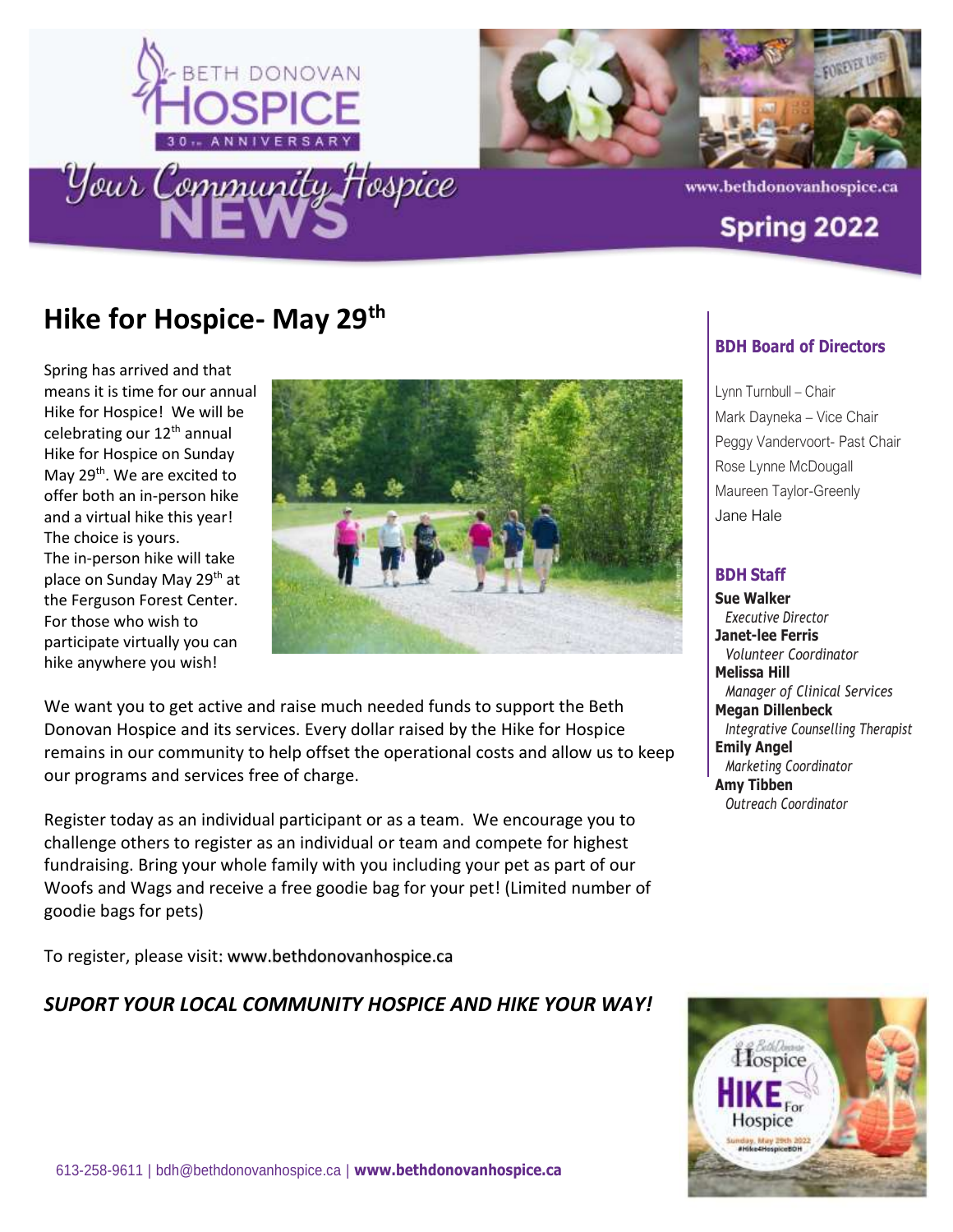#### **Upcoming Events**

**Volunteer Education: The Privilege of Supporting End of Life, April 5th at 5:30**

**Death Café, April 12th from 6:30– 8:00 pm**

**Caregiver Coffee, the last Tuesday of the month at 1:00pm**

**Bereavement Support Group, the 2 nd Wednesday of the month at 5:30 p.m.**

**Meditation- Sunday, Tuesday, and Thursday at 7:00 pm and Thursday at 2:00 pm – all via zoom**

**National Advanced Care Planning Day, April 16th**

**Guided Journaling Wednesdays, via zoom, at 7:00, April 20 to June 22**

**Volunteer Appreciation Dinner, April 26th**

**Book Club "Take Over" in Merrickville, May 10th at 10:00am**

**Hike for Hospice, May 29th at the Ferguson Forest Centre**

**At Your Own Pace – Walking Club, May 30th at the Ferguson Forest Centre**

**Book Club Open House, June 15th at 1:00 pm**

**For more information please call the office at 613-258-9611 ext 0 or email program@bethdonovanhospice.ca**

# Hospice Your Community Hospice EWS

### **At Your Own Pace…**

Beth Donovan Hospice will be offering a bereavement walking group this spring for anyone interested. As a part of BDH's growing Support Network, the volunteer led group will facilitate connection, a sense of community, and all the health benefits of gentle exercise and fresh air.

The walking group will be led by volunteer, Joan Brown, who knows firsthand how important it is to connect with others and get outside. Joan started volunteering at BDH 5 years ago as a way "to give back what was so freely and generously given" to her and her husband Trevor. Trevor attended our weekly Day Hospice Program, and as his illness progressed, they were both able to access other valuable services including In-Home Visiting, and Counselling.



The idea for the walking group sprang from Joan's

own experiences with grief, and what she needed after the death of her husband. She admits that she didn't have a lot of energy after Trevor died but that she did want to get out of the house and be with people who could understand her. "I needed someone who understood that I couldn't 'just' get over it."

Joan wants to emphasize that this will not be a "speed walking" group and that the focus will be on connection and fresh air. If you are recently bereaved and looking for a reason to get out of the house with other like-minded people, join our weekly walking group where we will make our own rules while casually strolling through the Ferguson Forest Centre. Don't feel like talking? Okay. Need to cry? That's fine. Need to talk? Feel free. You set the tone. You set the pace.

The group starts May 30<sup>th</sup> and will run for 8 weeks. We will meet at 1:00 pm at the Ferguson Forest Centre. For more information and to register please contact counselling@bethdonovanhospice.ca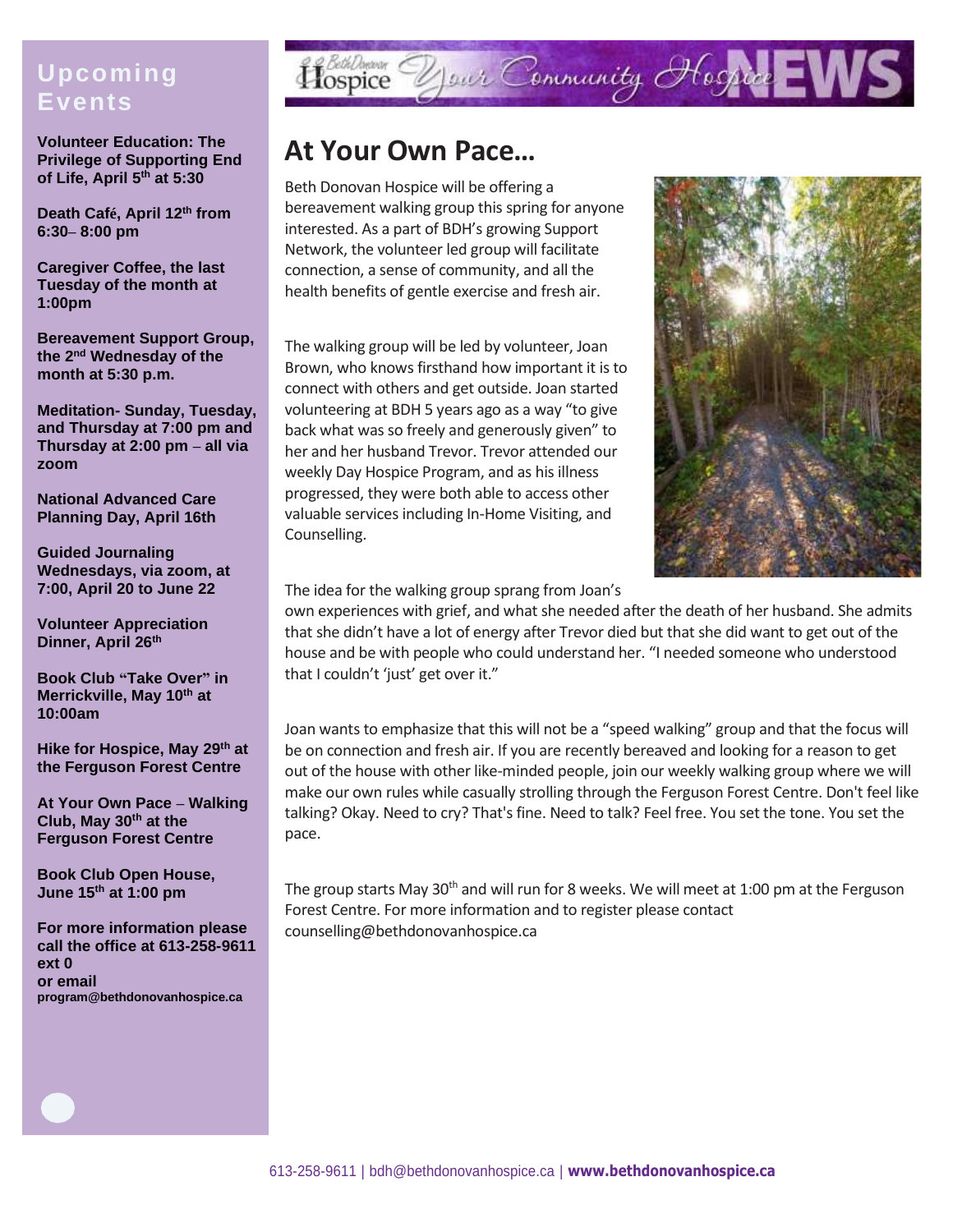

### **National Volunteer Week**

April 24<sup>th</sup> to the 30<sup>th</sup> is Canada's National Volunteer Week. This is a time to celebrate Canada's 24 million volunteers! Volunteering does seem to be an inherently Canadian thing to do. Volunteers care about their community and the people who live there. They have compassion for others and want to see improvement and connection for everyone. Volunteering is an essential part of good citizenship and an important building block of any good community.

Many of Canada's non-profit organizations rely primarily on volunteers to offer their programs and services. At BDH we are lucky to have a wonderful group of compassionate and capable volunteers who enrich the lives of our clients and make our community a better place. We are very thankful for all our dedicated volunteers, and we look forward to seeing all of them at our annual Volunteer Appreciation Spring Gathering.

On April 26<sup>th</sup> from 5:00-7:00 we will gather in appreciation of the efforts of our volunteers who provide compassionate support and care to our clients and their families. Please RSVP to [program@bethdonovanhospice.ca](about:blank)

# **June Callwood Volunteer of the Year Award Recipient – Patrick McGahey**

We are thrilled to announce that Pat is our 2022 Volunteer of the Year. It is an honour to recognize him for his commitment to hospice and his 26 years of service with BDH.

The June Callwood Award was established in 1994 by the Hospice Association of Ontario, joined in 2011 with Ontario Palliative Care Association to form Hospice Palliative Care Ontario, to acknowledge and thank outstanding hospice volunteers throughout Ontario. The award was named in honour of the late June Callwood, the Award Patron, long-time advocate of hospice, community activist, author, and recipient of the Order of Canada. June was a recipient of this award in 1995.

Pat is a dedicated and loyal volunteer who is always ready to help. He has demonstrated his willingness to do good by assisting in many different roles at hospice. Whether he is promoting hospice services, taking care of property maintenance, providing bereavement support, or driving clients, he does so with an integrity, constancy and natural kindness that is appreciated by all. Pat's quiet willingness to help wherever possible and his devoted volunteer career at BDH is truly admirable.

If you are interested in becoming a volunteer with Beth Donovan Hospice, please contact us at program@bethdonovanhospice.ca

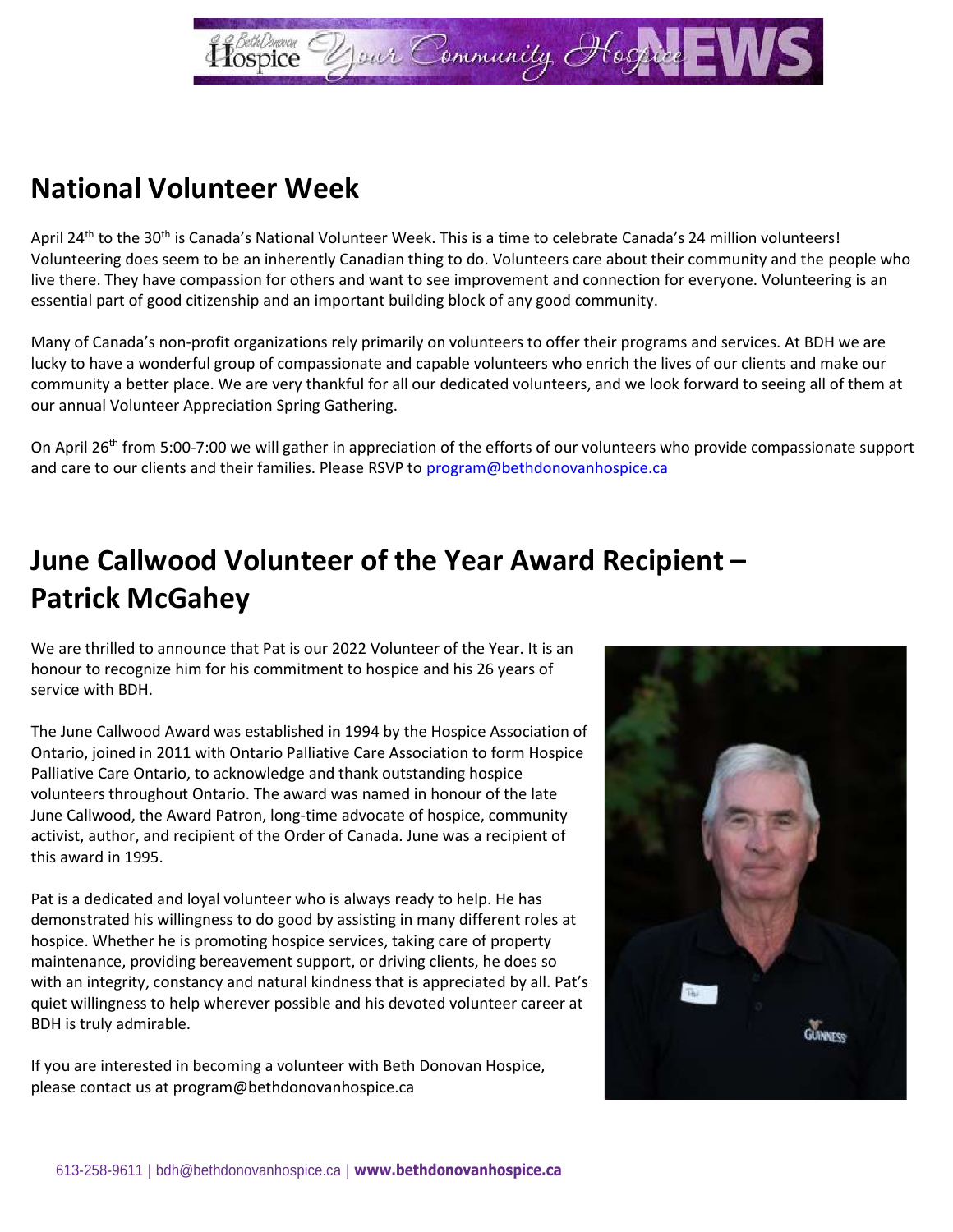

### **Volunteer Education**

On March 23, 2022, we had seven new volunteers arrive at BDH to begin the volunteer training program. For the next six weeks the group will meet on Wednesday afternoons for two hours. During this time the group will have the opportunity to learn about Beth Donovan Hospice, all our programs, and the many volunteer roles. These volunteers will also be completing thirty hours of online training required by Hospice Palliative Care Ontario. The training provided by BDH is intended to augment the learning provided by HPCO by bringing together the guidance of HPCO and specific roles of our BDH volunteers. It also allows for the volunteers to make connections, ask questions, and engage in meaningful discussions.

If you are interested in becoming a volunteer with the Beth Donovan Hospice, but not sure where you would like to donate your time, contact us at www. [program@bethdonovanhospice.ca.](about:blank) We would love to have the opportunity to talk to you and explain all the different volunteer opportunities!

The VAC committee continues to offer Continuing Education Sessions that support the important work of our volunteers. We were thrilled to offer Compassion Cultivation Training, facilitated by Shireen Mansouri MD CCFP(EM) FCFP. Shireen is a family physician who is a certified Compassion Cultivation Teacher. She is interested in exploring Compassion Cultivation as a potential antidote to empathic distress and burnout. The course was aimed at helping people move through life and its challenges with a steady mind, from a place of connection and inner strength. We hope to offer another session of Compassion Cultivation in the future. For more details contact [counselling@bethdonovanhospice.ca](about:blank)

The next education offering will be "The Privilege of Supporting End of Life." This education session will be an active discussion, in a café style setting, where we will explore what we believe hospice to be and what we want it to become in the context of end-of-life care. The session will take place on April 5<sup>th</sup> at 5:30. Please register at [program@bethdonovanhospice.ca](about:blank)

### **National Advance Care Planning Day**

Every year, April 16th marks Advance Care Planning Day across the country. This year's theme is "Life happens…Be Ready." Now is the time to reflect on and communicate your values and your wishes for future personal care if you are unable to speak for yourself.

Imagine you have been in a serious car accident and have lost the ability to speak. Do you know who would make health and personal care decisions for you? We can't always predict if, or when, we will need to rely on others to make health or personal care decisions for us, or when we will be called on to make these decisions for someone else.

In Ontario, Advance Care Planning (ACP) includes confirming who your substitute decision maker(s) (SDMs) is and communicating your wishes, values, and beliefs about care to help your SDM(s) make health and personal care decisions for you if you become mentally incapable of doing so for yourself.

Want to learn more? Beth Donovan Hospice has a team ready to provide you with the information you're looking for. Book an appointment in-person or virtually with one of our ACP facilitators or book group workshops-small or large. These sessions are free of charge with tools and resources included.

Beth Donovan Hospice encourages you to set aside time on April 16th with family, friends and loved ones to discuss ACP. We are happy to help you get your conversations started and additional resources to guide the conversations can be found at [www.speakupontario.ca.](about:blank)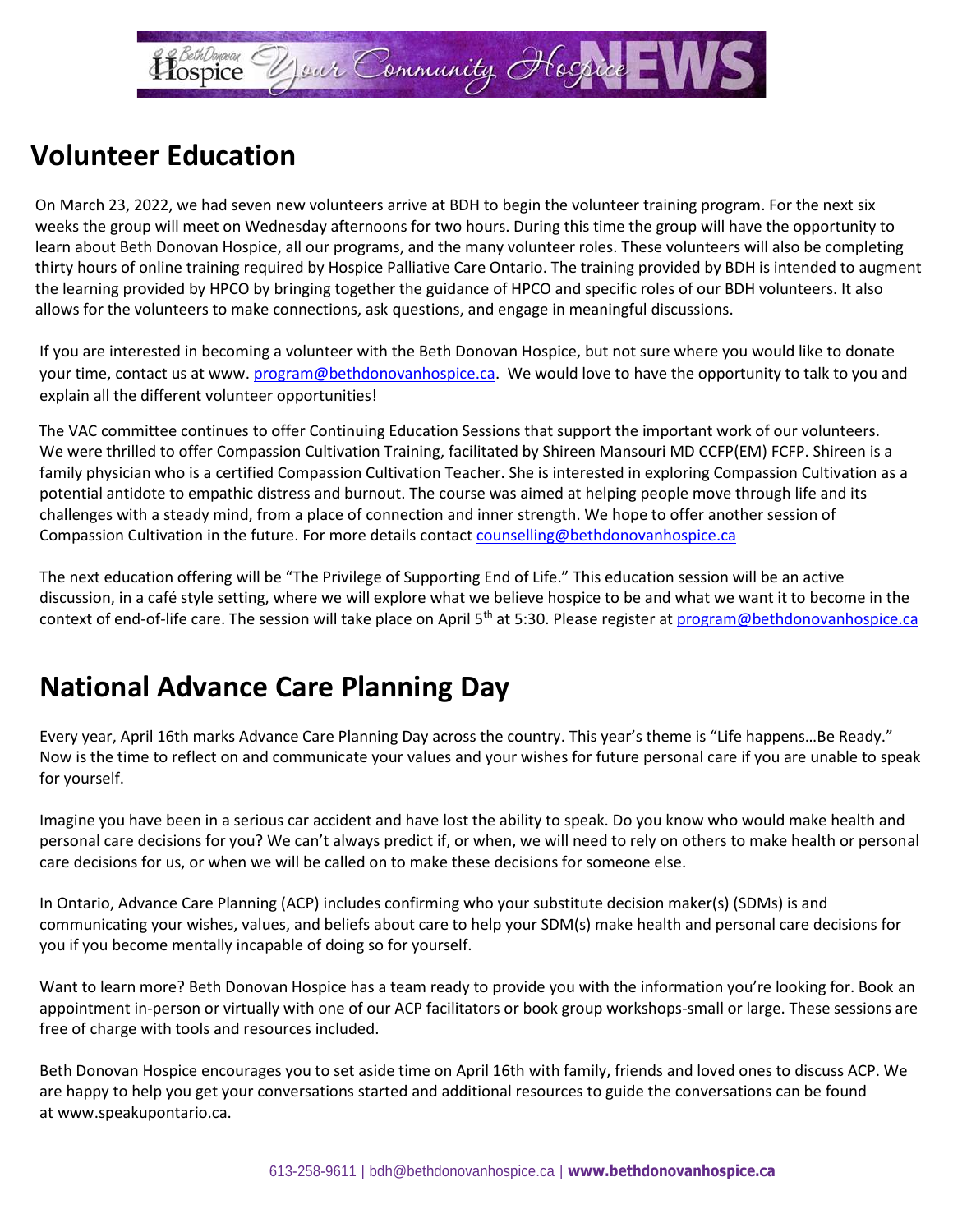

### **Beth Donovan Hospice hosting Dr. BJ Miller as Guest Speaker**

With generous support from the OutCare Foundation, BDH is preparing to host "An evening with Dr. BJ Miller, MD." Dr. BJ Miller is one of the preeminent speakers on patient-centered care, palliative and end-of-life care. Drawing on his expertise as a physician and as a patient, he is a proponent for a healthcare system that maximizes quality of life and that minimizes unnecessary suffering.

We are excited to have the opportunity to hear such a distinguished hospice advocate share some of his insight as a palliative care physician at the University of California, San Francisco Cancer Center and former executive director of San Francisco's Zen Hospice Project from 2011 to 2016. He's the co-author, with Shoshana Berger, of the new book "A Beginner's Guide to



The End: Practical Advice For Living Life And Facing Death," and he started a new project, the Center for Dying and Living.

Miller's own life was profoundly reshaped at age 19 by an accident that involved the live wires of a parked commuter train. As he tells it, the experience began his "formal relationship with death"—his own death. After navigating the bridge between life and death for decades, Dr. Miller now speaks internationally, inviting us to "realize that the things that matter most at the end of life tend to be non-medical" and see how death has become more complicated and daunting than it needs to be. He encourages patients and providers to enter into a partnership with each-other, where each takes responsibility for their part in the process.

The October 13 event is open to the public and will take place at the Carleton Dominion Chalmers Centre in Ottawa, with a meet and greet from 6-7 pm, and a presentation and Q&A from 7-9 pm. General admission tickets are \$50, with a half-off price of \$25 for Hospice Volunteers. For tickets please go to www.bethdonovanhospice.ca Admission to the event will be limited.

## **Rural Community Hospice Day**

Beth Donovan Hospice invites you to attend the Rural Community Hospice Day being held in Kemptville, Ontario on Friday, October 14, 2022. We welcome you to join us in sharing the unique experience of Hospice Palliative Care in small communities. With the theme of Strengthening our Community Through Connection & Education, we will focus on sharing knowledge and expertise with one another. Themes for this event include: Improving palliative care in your community, showcasing programs and services, Developing engaged and committee volunteers, and Promoting community outreach.

We are excited to have David Kennedy join us as our keynote speaker. David is a trained trauma and grief counsellor with a long history in Hospice Palliative care. He has traveled the world to observe firsthand, death and grief practices in many cultures including Mongolia, East Africa, and the Caribbean. Through storytelling, David will share his rural community hospice experiences and speak to the power of connection.

The event will run from 8:00 am – 4:30 at the North Grenville Municipal Centre in Kemptville. Tickets are \$25 and include lunch and snacks. For more information please visit our website at https://www.bethdonovanhospice.ca/ for registration and ticket purchases. For more event details, please contact Melissa Hill, Manger of Clinical Services at 613-258-9611 x5 or [dayhospice@bethdonovanhospice.ca](about:blank)

Many thanks to our Presenting Sponsor OutCare Foundation.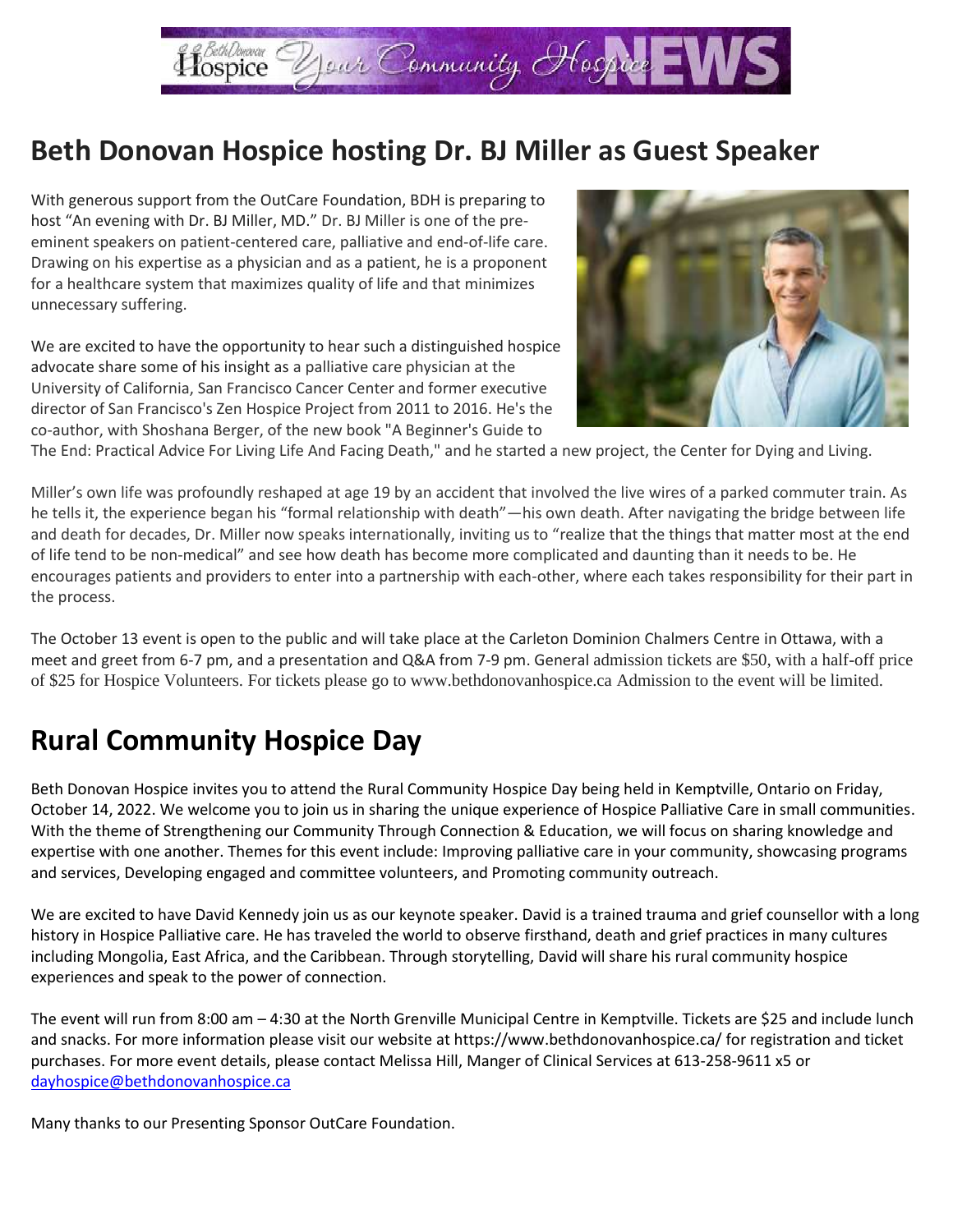

# **Grief Literacy**

For the first time in Canadian Public Policy history, attention has turned to grief in large part due to the ongoing pandemic. The Canadian Grief Alliance's estimates that there are more than five million Canadians grieving and the number continues to rise. Many of us grieve the death of a loved one, though there are a myriad of non-death losses that countless more Canadians are experiencing.

Grief literacy is defined *as the ability to understand loss and act upon that understanding*. The grief literacy movement aims to increase everyone's ability to recognize grief and become more proficient in supporting ourselves and others.

Understanding and normalizing grief can benefit everyone, and it starts with you. There is so much shame and stigma surrounding grief. Recognizing and acknowledging your own grief acknowledges that grief is a normal, natural response to loss and there is nothing to be ashamed of. Compassion starts with the Self and naturally extends to our community. When we can be compassionate with ourselves in our own grief, we can be compassionate with others.

For more information on how to become an advocate in grief literacy, visit the Dying with Dignity website to find a webinar series on grief and healing. https://www.dyingwithdignity.ca/grief\_literacy\_webinar\_series\_summary

#### **Death Cafe: Hosted at the Beth Donovan Hospice**

Have you ever heard of a Death Cafe? Have you ever attended one? The premise is simple: people gather, drink tea, eat cake and discuss death, not to be morbid, but rather to raise awareness and to help people make the most of their lives. There is an emphasis on listening and sharing, and the focus is that life is finite, and we want to talk about that. We all have interests and concerns about bereavement, loss, grief or dying. Let's have that conversation.

The Death Cafe movement started in 2011 whe[n Jon Underwood](about:blank) and [Sue Barsky Reid](about:blank) held their first in London. Inspired by Swiss-born Bernard Crettaz, it was to open up discussion about death and death-related subjects. Death Cafes are now held all over the world.

It is important to note that Death Cafes are open to all and are conducted in a respectful manner that prioritizes confidentiality. There is no set agenda, no objective or theme. It is not a grief support group nor a counselling session. There is no intention by the organisers to lead participants to any conclusions, buy any products or take any course of action. They are not religious and are always 'not for profit' events.

Our goal at the Beth Donovan Hospice is to normalize discussions about death and dying so that we all feel a little more comfortable doing so while we are alive. We invite you to join us at the Hospice for a Death Cafe on Tuesday April 12th at 6:30pm.

To reserve your spot at the Death Cafe, and for more information please contact the Beth Donovan Hospice at 613-258-9611, or visit our website: www.bethdonovanhospice.ca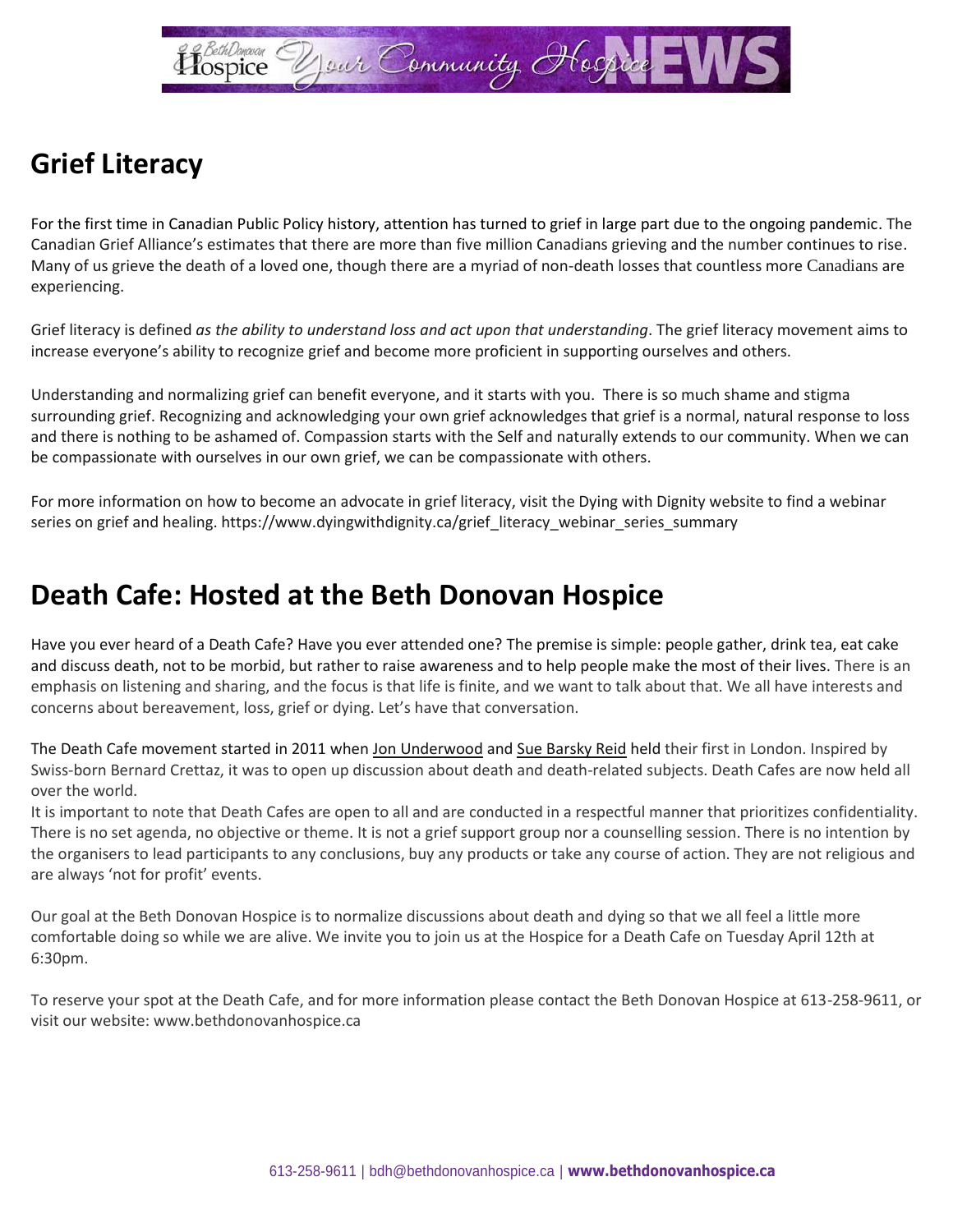

## **Greetings from the Board of Directors**

Greetings from the Beth Donovan Hospice Board of Directors,

Spring is upon us! The weather is warming and the days are getting longer. The anticipation of better things to come is in the air. There is cautious optimism that we are moving into a more familiar place in our day-to-day routines after two years.

We have managed to move through all the ups and downs with determination, hope and compassion from Sue, hospice staff and volunteers to our clients, families, and the community.

Plans are being made, events are in the works, and people are gathering again. The annual Hike for Hospice is being held in person at Ferguson Forest or virtually on May 29. Details are on the website. Come and join us, enter a team, or sponsor someone!

The planning committee is hard at work organizing An Evening with BJ Miller on October 13 and Rural Community Hospice Day on October 14. Sponsorships are welcome for both events and tickets are available through the website. This promises to be an awesome double feature!

The Board is working hard on governance and fund development to support ongoing hospice work and broader programs.

We are anxious to see how the Healing Garden and Labyrinth have fared over the winter. New additions are awaiting warmer weather… stay tuned for more!

Wishing you a safe and healthy spring, Lynne Turnbull, on behalf of the BDH Board of Directors

## **Beth Donovan Hospice – a history of heart**

To write this article I scoured the pages of many files collected during the lifetime of Beth Donovan Hospice. In its infancy, this article was intended to outline some current history of the hospice so that the community might better understand and appreciate its development and contributions. But what I discovered within the pages of all these documents is not the typically trite and dry history but rather a history of real people, real courage and real love that far surpasses any building with which the hospice might be associated.

Do you remember first ever Beth Donovan Hike for Hospice? As far as the staff recall it was May of 2011. The hike was and continues to be an important way to raise both funds and awareness of hospice services while providing the opportunity



for individuals to walk in honour of someone they love. This year's Hike takes place on May 30th 2022.

Perhaps you also remember the Beth Donovan Hospice Bowl-a-thon and Spaghetti dinner? The Big Fork, Little Fork? Chill'in and Grill'in? Do you remember the Butterflies of the Heart campaign? Or the Harvest Moon extravaganza? What about Taste for Hospice or the Hospice Hoedown? Or maybe over the years you've been part of one of the many community groups that have